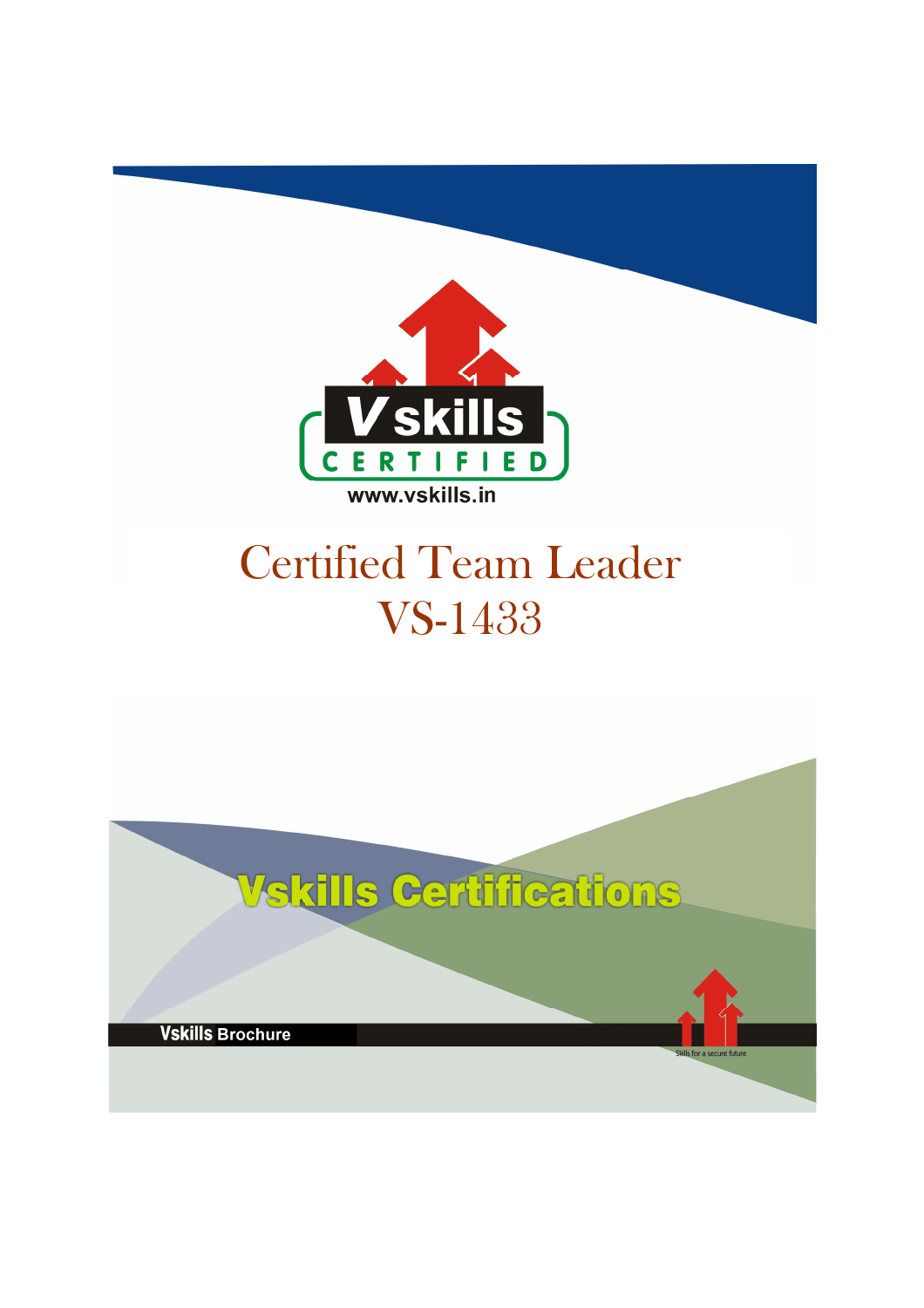# Certified Team Leader

## Certification Code VS-1433

Managing teams is the foremost requirement and important skills for managers and leaders, in an organization. Increased competition and globalization has made team management a challenging task for today's leaders.

Leaders need to be proficient in team management skills like building influence, motivating team members, conflict management, negotiation and group decision making, to manage teams effectively.

## Why should one take this certification?

The course on Team Leader, provides insight to individual to improve and develop team management skills for becoming an effective team leader.

The certification also validates and recognizes team management skills of the candidate, under the assessment and certificate program.

## Who will benefit from taking this certification?

The program is apt for team leaders, middle-level managers and senior managers to progress and cultivate their team management skills for effective leadership.

## **Test Details**

- Duration: 60 minutes
- No. of questions:  $50$
- Maximum marks:  $50$ , Passing marks:  $25(50\%)$

There is no negative marking in this module.

## Fee Structure

Rs. 3,499/- (Excludes taxes)\*

\*Fees may change without prior notice, please refer http://www.vskills.in for updated fees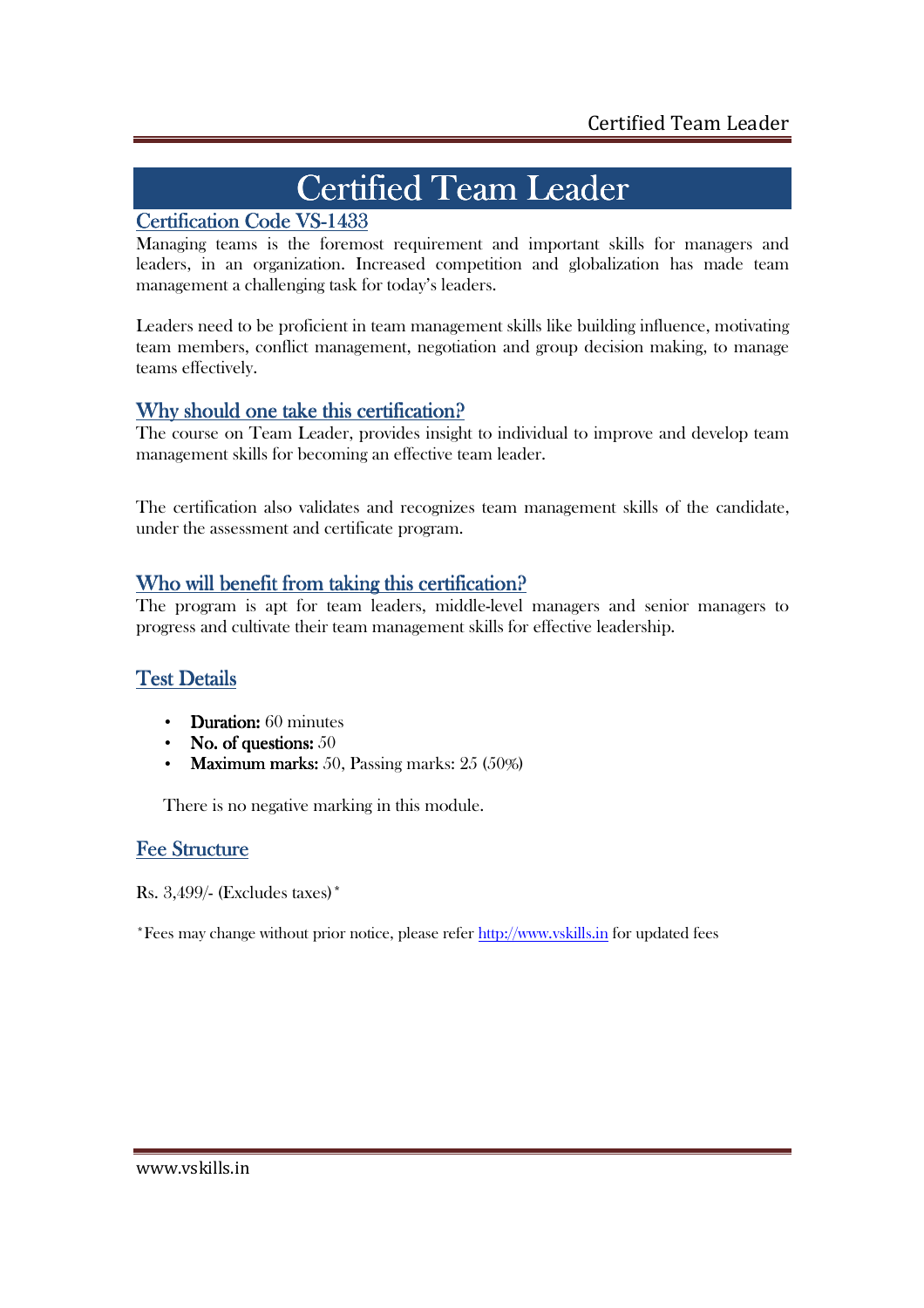## Table of Contents

## 1. Team Management

- 1.1 Team Building
- 1.2 Team Communication
- 1.3 Team Socializing
- 1.4 Team Culture
- 1.5 Team Values and Ethics
- 1.6 Accountability
- 1.7 Delegation
- 1.8 Managing Diversity
- 1.9 Team Performance Management

## 2. Influence Building

- 2.1 Influencing and Persuasion Techniques
- 2.2 Influence and Organizational Politics
- 2.3 Connect and Influence
- 2.4 Influencing Others as a Leader

## 3. Motivating Indivuduals

- 3.1 What is Motivation
- 3.2 Theories of Motivation
- 3.3 Key Strategies of Motivation
- 3.4 How to Boost Motivation
- 3.5 Motivational Drives

## 4. Conflict and Negotiation Management

- 4.1 Overview of Conflict
- 4.2 Types of Conflict
- 4.3 Causes of Conflict
- 4.4 Conflict Management Technique
- 4.5 Negotiation and Conflict
- 4.6 Negotiation Basics
- 4.7 Preparing for the Negotiation Process
- 4.8 The Seven Basic Steps in Negotiation
- 4.9 Best Alternative to a Negotiated Agreement (BATNA)
- 4.10 Tactics for Negotiation Process

## 5. Group Decision Making

- 5.1 Group Decision Making Basics
- 5.2 Brainstorming
- 5.3 Didactic Interaction
- 5.4 Nominal Group Thinking
- 5.5 Delphi Technique
- 5.6 Agile Decision Making

www.vskills.in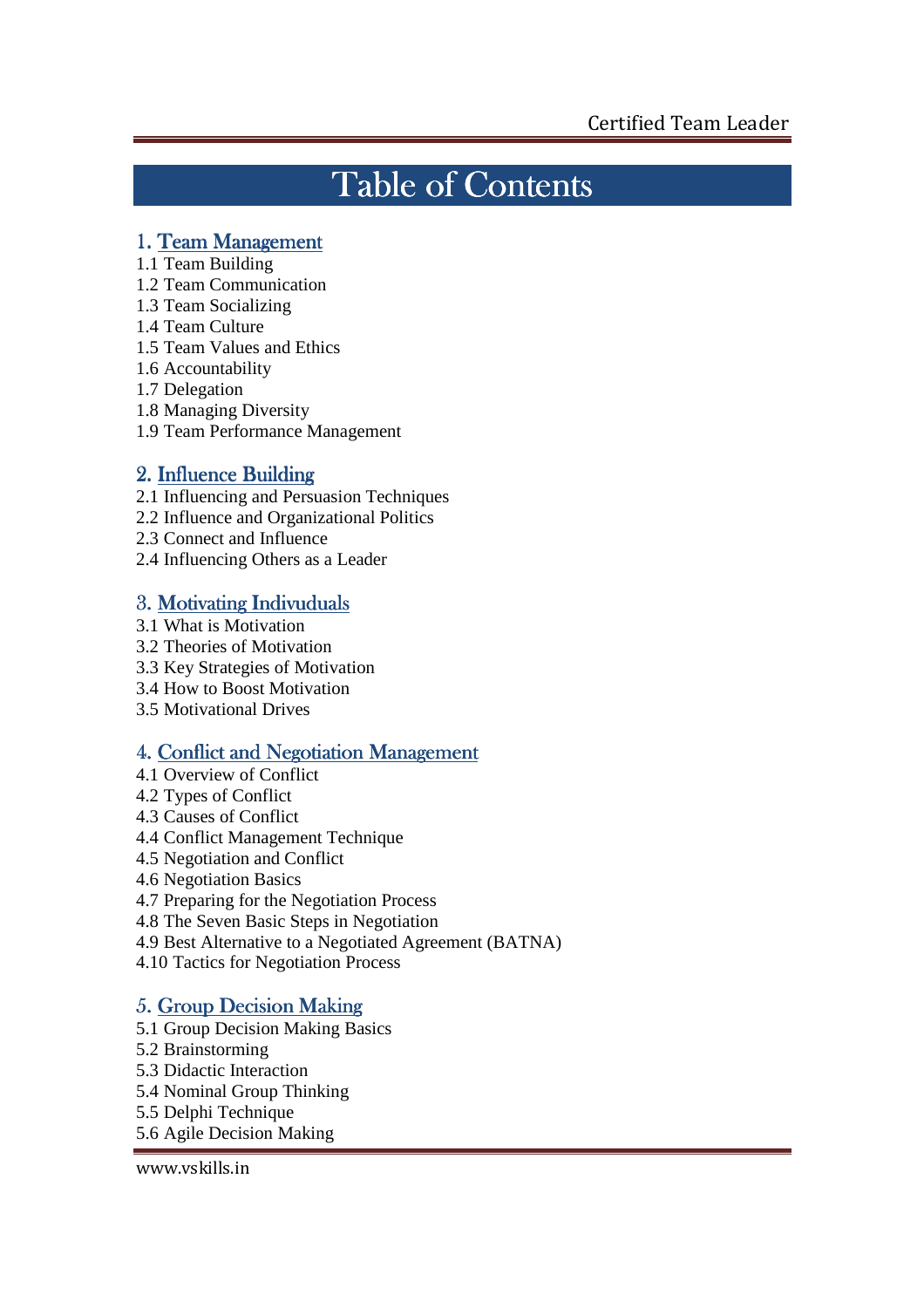## **Sample Questions**

### 1. What does negotiation process involves?

- A. Two or more parties try to create differences.
- B. Two or more parties try to resolve differences.
- C. Two or more parties try to avoid differences.
- D. None of the above

### 2. A study of human behavior in organizational settings is

- A. Individual behavior
- B. Group behavior
- C. Organizational behavior
- D. None of the above

### 3. Which process motivation is related to

- A. planning.
- B. controlling.
- C. leading.
- D. tactical decisions.

### 4. What is the basis of coercive power in negotiation?

- A. A capacity to seek information and consider the ideas of others.
- B. The control over resources desired by others.

C. Punishment, authority and use of force, whereby others are compelled to behave a particular way.

D. None of the above

## 5. Which requirement gathering technique, focuses on suggestions by domain experts?

A. Alternative generation B. Affinity Diagram C. NGT D. Expert Judgement

**Answers: 1 (B), 2 (C), 3 (C), 4 (C), 5 (D)**